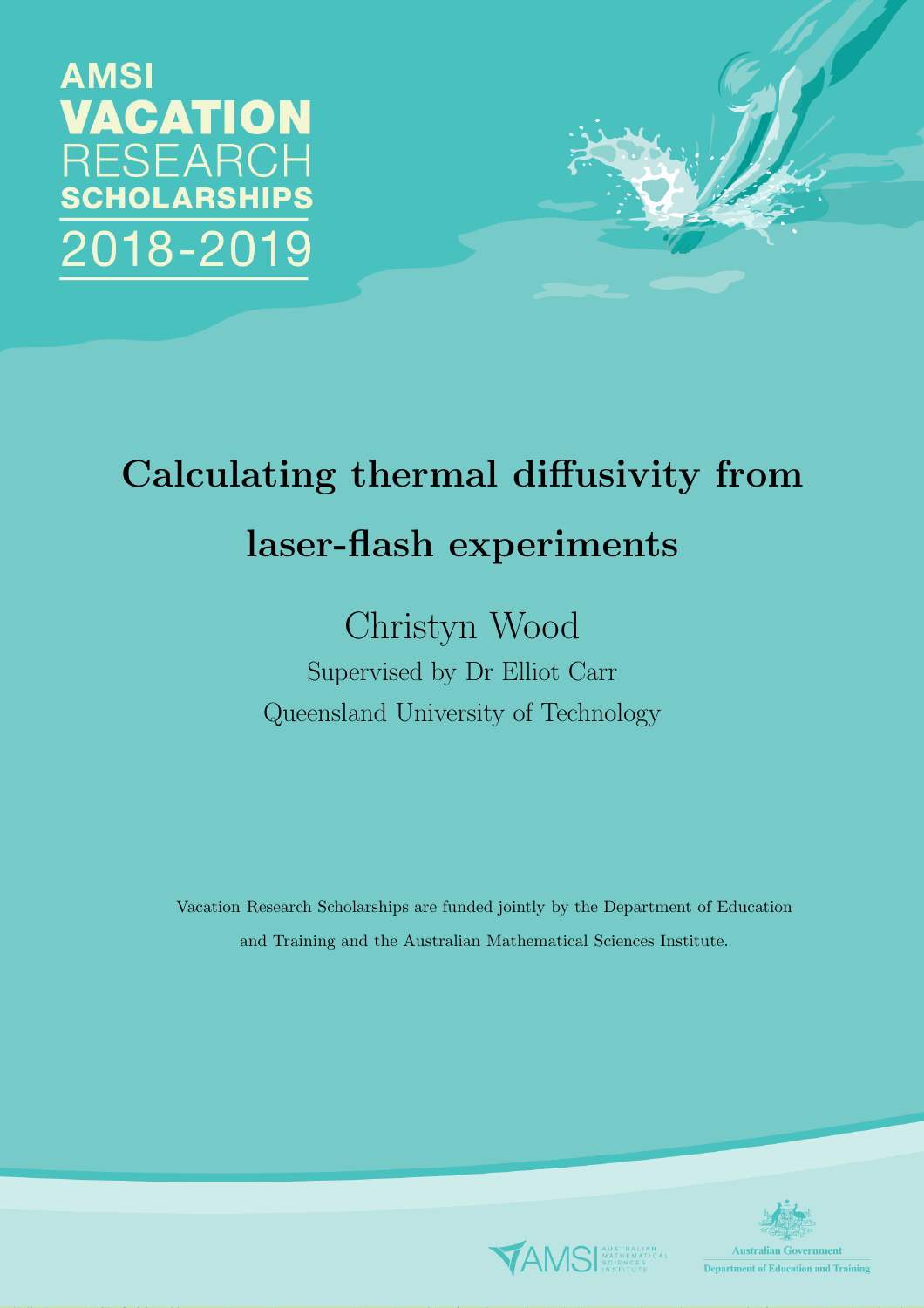## Contents

| $\mathbf{1}$                  | Abstract                               | $\overline{2}$ |  |  |  |  |  |  |  |  |
|-------------------------------|----------------------------------------|----------------|--|--|--|--|--|--|--|--|
|                               | <b>Introduction</b>                    |                |  |  |  |  |  |  |  |  |
| $\bf{3}$                      | <b>Thermal Diffusivity Calculation</b> |                |  |  |  |  |  |  |  |  |
|                               | 3.1                                    |                |  |  |  |  |  |  |  |  |
|                               | $3.2^{\circ}$                          |                |  |  |  |  |  |  |  |  |
|                               | 3.3 <sub>1</sub>                       | -6             |  |  |  |  |  |  |  |  |
| <b>Results and Discussion</b> |                                        |                |  |  |  |  |  |  |  |  |
|                               | 4.1                                    |                |  |  |  |  |  |  |  |  |
|                               | 4.2                                    | - 8            |  |  |  |  |  |  |  |  |
| $5^{\circ}$                   | <b>Conclusion</b><br>11                |                |  |  |  |  |  |  |  |  |

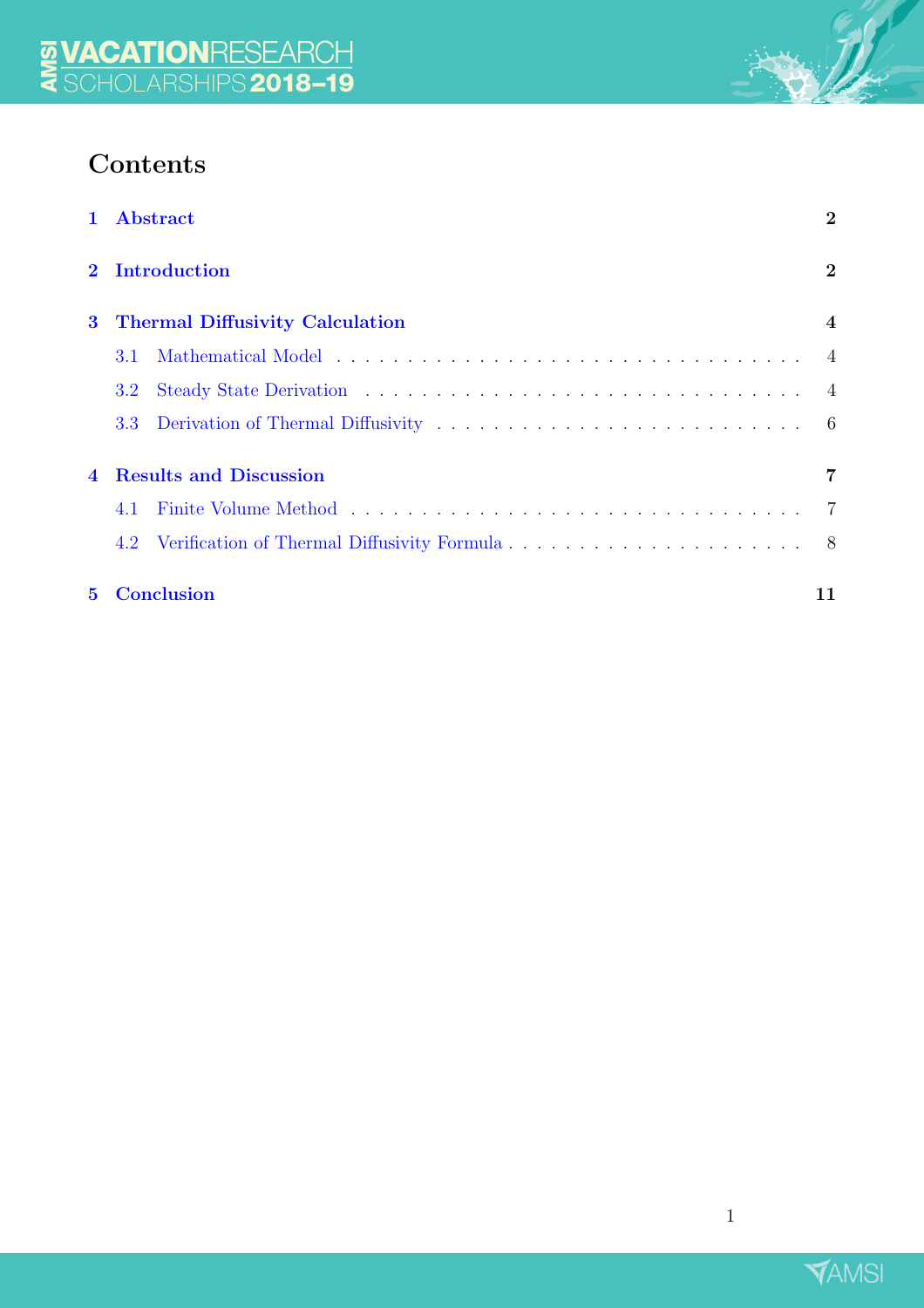## <span id="page-2-0"></span>1 Abstract

The thermal diffusivity of a material can be determined by using a laser-flash experiment where an energy heat-pulse is applied to the front-surface of a sample and the resulting temperature rise on the rear-surface is detected. In 1961, [Parker et al.](#page-12-0) developed the half-rise time method to estimate the thermal diffusivity by analysing the time taken for the temperature to reach half of its maximum value. This report presents a new, more accurate method for calculating the thermal diffusivity involving the area between the rear-surface temperature rise and the steady-state temperature. Through numerical experiments, the effectiveness of this formula is demonstrated with the new approach producing more accurate and less variable estimates of the thermal diffusivity. To conclude, further extensions of this approach are discussed including investigating a system with layered samples and analysing an uninsulated material.

## <span id="page-2-1"></span>2 Introduction

From cars engines to coffee and air-conditioning to steam turbines, the world is continuously evolving to employ heat in more efficient ways. Each system in which heat flows from a hotter region to a cooler one is governed by the heat equation, a model that is essential for all thermodynamic systems. This equation describes how equilibrium can be met when heat is applied and distributed across a material, such that the change in temperature at a certain position in time is proportional to the concavity of the temperature profile.

The thermal diffusivity constant,  $\alpha$ , is a key component of this equation that quantifies the rate at which heat diffuses across a sample, or equivalently signifies the rate needed to bring the temperature concavity to equilibrium. A high value of  $\alpha$  indicates that the material has a greater ability to conduct heat relative to it's ability to store heat<sup>[1](#page-2-2)</sup>. The thermal diffusivity constant can be expressed as  $\alpha = k/(\rho c)$  (m<sup>2</sup> s<sup>-1</sup>), where k is the thermal conductivity (W m<sup>-1</sup> K<sup>-1</sup>),  $\rho$ is the density of the material (kg m<sup>-3</sup>) and c is the specific heat capacity (J K<sup>-1</sup>).

Laser flash experiments are the most common method to determine the thermal diffusivity of a material [\(Blumm and Opfermann](#page-12-1), [2002](#page-12-1); Czél et al., [2013](#page-12-2); Vozár, [2003\)](#page-12-3), where an energy



<span id="page-2-2"></span><sup>1</sup><https://www.sciencedirect.com/topics/chemical-engineering/thermal-diffusivity>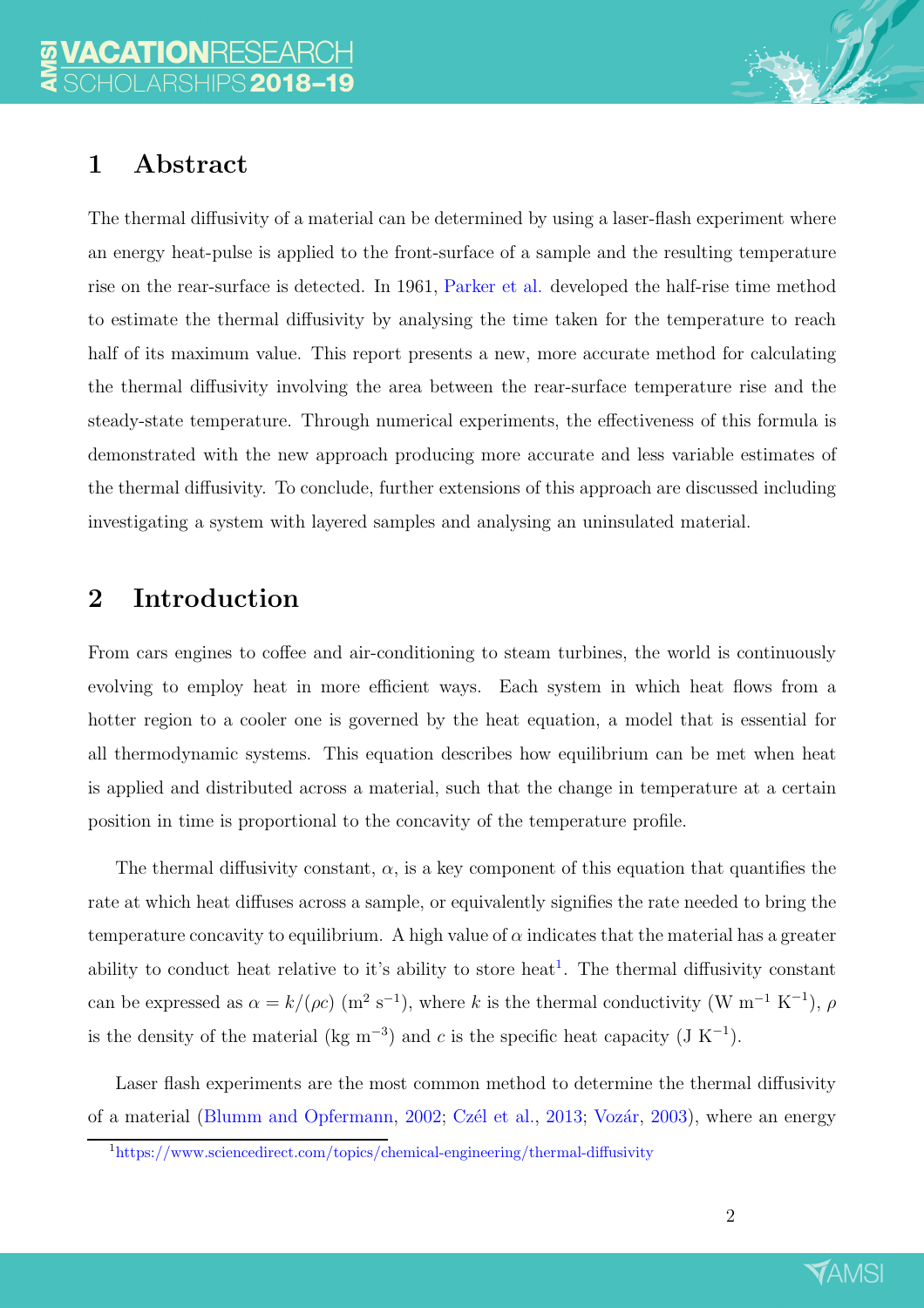heat pulse is applied to the front-surface of a material and the resulting rear-surface time dependent temperature rise is recorded. From this rear-surface temperature rise, [Parker et al.](#page-12-0) [\(1961\)](#page-12-0) formulated a method to estimate the thermal diffusivity of a material, by observing the time taken for the temperature to reach half of its maximum value. Parker et al.'s approach was developed under the assumption that the sample of material the laser-flash experiment is applied to is homogeneous, isotropic and thermally insulated with uniform thickness; and that the heat pulse applied is instantaneously and uniformly absorbed by a thin layer of the sample whose density and thermo-physical properties do not change with temperature ( $Vozár$ , [2003\)](#page-12-3).

Although Parker et al.'s method remains standard practice under the above assumptions [\(ASTM E1461-13](#page-12-4), [2013\)](#page-12-4), many modifications to this approach have been investigated including heat loss in a system [\(Cowan,](#page-12-5) [1961](#page-12-5)), and layered samples (Czél et al., [2013](#page-12-2); [Larson and Koyama](#page-12-6), [1968](#page-12-6)). Recently, [Carr](#page-12-7) [\(2019](#page-12-7)) presented an alternate method under the same assumptions as Parker et al., expressing the thermal diffusivity constant exactly in terms of the area enclosed between the rear-surface temperature rise curve and the steady-state temperature. This report extends Carr's method by deriving an exact equation for  $\alpha$  using a more realistic set of initial and boundary conditions described by [Heckman](#page-12-8) [\(1973\)](#page-12-8), where the heat pulse applied to the sample is represented by a specified heat flux boundary condition that is continuously applied for a finite time period. For a typical laser-flash experiment, numerical experiments are used to show that this new method produces more reliable and less variable estimates of the thermal diffusivity constant in comparison to the half-rise time method.

#### Statement of Authorship

The workload was divided as follows:

- Christyn Wood developed the code in MATLAB, produced the mathematical results, performed the numerical experiments, reported and interpreted the results, and wrote this report.
- Elliot Carr developed the theory behind this report, supervised the work, assisted with the numerical experiments and proofread this report.

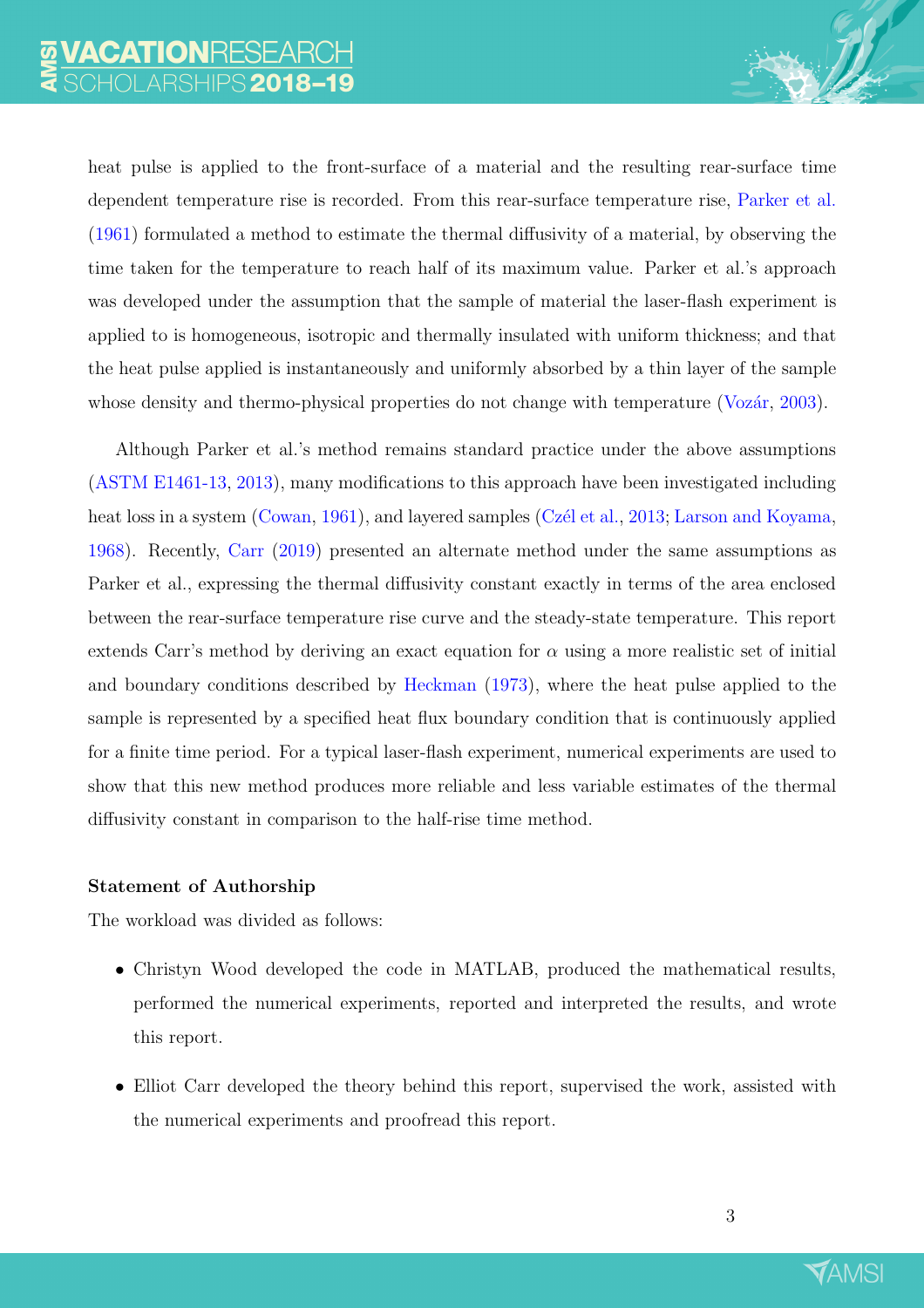<span id="page-4-4"></span>

## <span id="page-4-1"></span><span id="page-4-0"></span>3 Thermal Diffusivity Calculation

#### 3.1 Mathematical Model

The heat equation is given by

<span id="page-4-3"></span>
$$
\frac{\partial T}{\partial t}(x,t) = \alpha \frac{\partial^2 T}{\partial x^2}(x,t), \quad 0 < x < L, \quad t > 0,\tag{1}
$$

where T represents the temperature  $({}^{\circ}K)$  at time t (s) at the spatial position x (m);  $\alpha$  denotes the thermal diffusivity  $(m^2 s^{-1})$  and L denotes the length of the one-dimensional sample  $(m)$ . In this work, we consider the following initial and boundary conditions:

$$
T(x,0) = 0, \qquad -k\frac{\partial T}{\partial x}(0,t) = q(t), \qquad \frac{\partial T}{\partial x}(L,t) = 0.
$$
 (2)

The finite heat-pulse time effect that is applied to the sample in the laser flash experiment is defined as  $q(t)$ , where  $Q = \int_0^\infty q(t) dt$  is the total amount of heat absorbed in the system at  $x = 0$ . Any arbitrary  $q(t)$  can be considered, provided  $\lim_{t\to\infty} q(t) = 0$  and Q is finite, that is, after a period of time no further heat is applied to the sample. For this research,  $q(t)$  was defined by the following linear piecewise function describing a triangular-shaped pulse:

<span id="page-4-6"></span>
$$
q(t) = \begin{cases} \frac{F_0 t}{b\tau}, & 0 < t \le b\tau\\ \frac{F_0(\tau - t)}{\tau - b\tau}, & b\tau \le t \le \tau \end{cases}
$$
(3)

where  $\tau$  is the length of the pulse (s),  $F_0$  is the boundary flux (J m<sup>-2</sup> s<sup>-1</sup>) and b is an adjustable parameter, with  $b\tau$  denoting the location of the peak of the pulse [\(Heckman](#page-12-8), [1973\)](#page-12-8).

#### <span id="page-4-2"></span>3.2 Steady State Derivation

To develop a mathematical model for determining the thermal diffusivity, we rely on the knowledge of the steady-state temperature of the material. To determine the steady-state temperature theoretically, integrate the heat equation [\(1\)](#page-4-3) over the length of the sample, recalling  $\alpha = k/(\rho c)$ , and use the FToC to give:

<span id="page-4-5"></span>
$$
\rho c \int_0^L \frac{\partial T}{\partial t} dx = k \frac{\partial T}{\partial x}(L, t) - k \frac{\partial T}{\partial x}(0, t).
$$
\n(4)

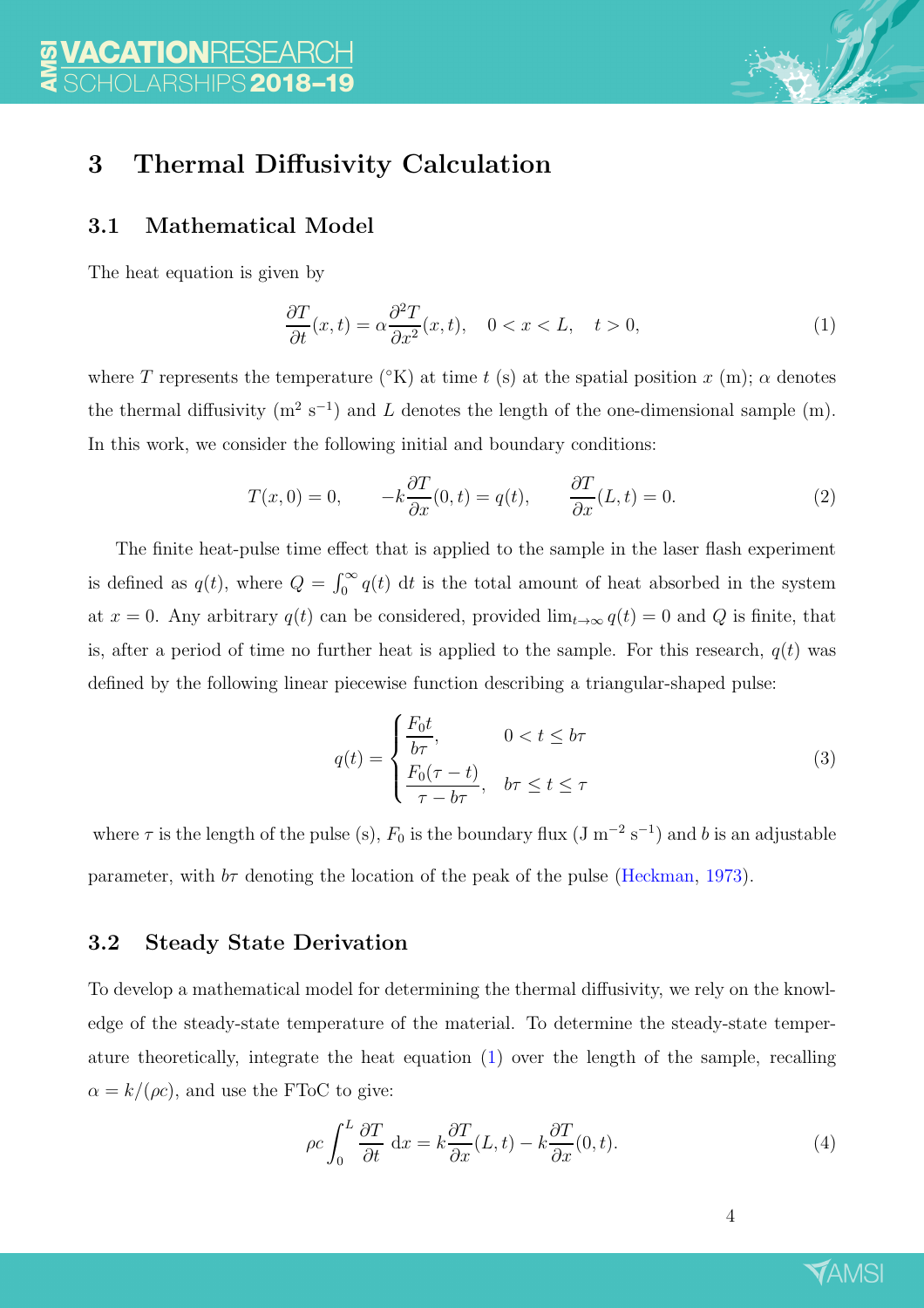

<span id="page-5-0"></span>

Figure 1: Plot of the rear-surface temperature rise curve (blue) and the steady-state temperature (red).

Noting the boundary conditions [\(2\)](#page-4-4) and defining

<span id="page-5-2"></span>
$$
\overline{T}(t) = \frac{1}{L} \int_0^L T(x, t) \, \mathrm{d}x \tag{5}
$$

to be the spatially-averaged temperature, Eq [\(4\)](#page-4-5) reduces to the following differential equation:

$$
\frac{\mathrm{d}\overline{T}}{\mathrm{d}t} = \frac{q(t)}{\rho cL}.\tag{6}
$$

Integrating and using the initial condition [\(2\)](#page-4-4) yields the solution:

$$
\overline{T}(t) = \frac{1}{\rho cL} \int_0^t q(s) \, \mathrm{d}s.
$$

As  $t \to \infty$ , the spatially-averaged temperature becomes constant over time and tends to the steady-state temperature  $T_{\infty}$ . Hence,

<span id="page-5-1"></span>
$$
T_{\infty} = \lim_{t \to \infty} \overline{T}(t) = \frac{Q}{\rho c L},\tag{7}
$$

where Q is the total amount of heat applied to the sample's front surface, defined previously. A plot of the steady-state temperature and the theoretical rear-surface temperature rise curve for a chosen set of parameters is shown in Figure [1.](#page-5-0)

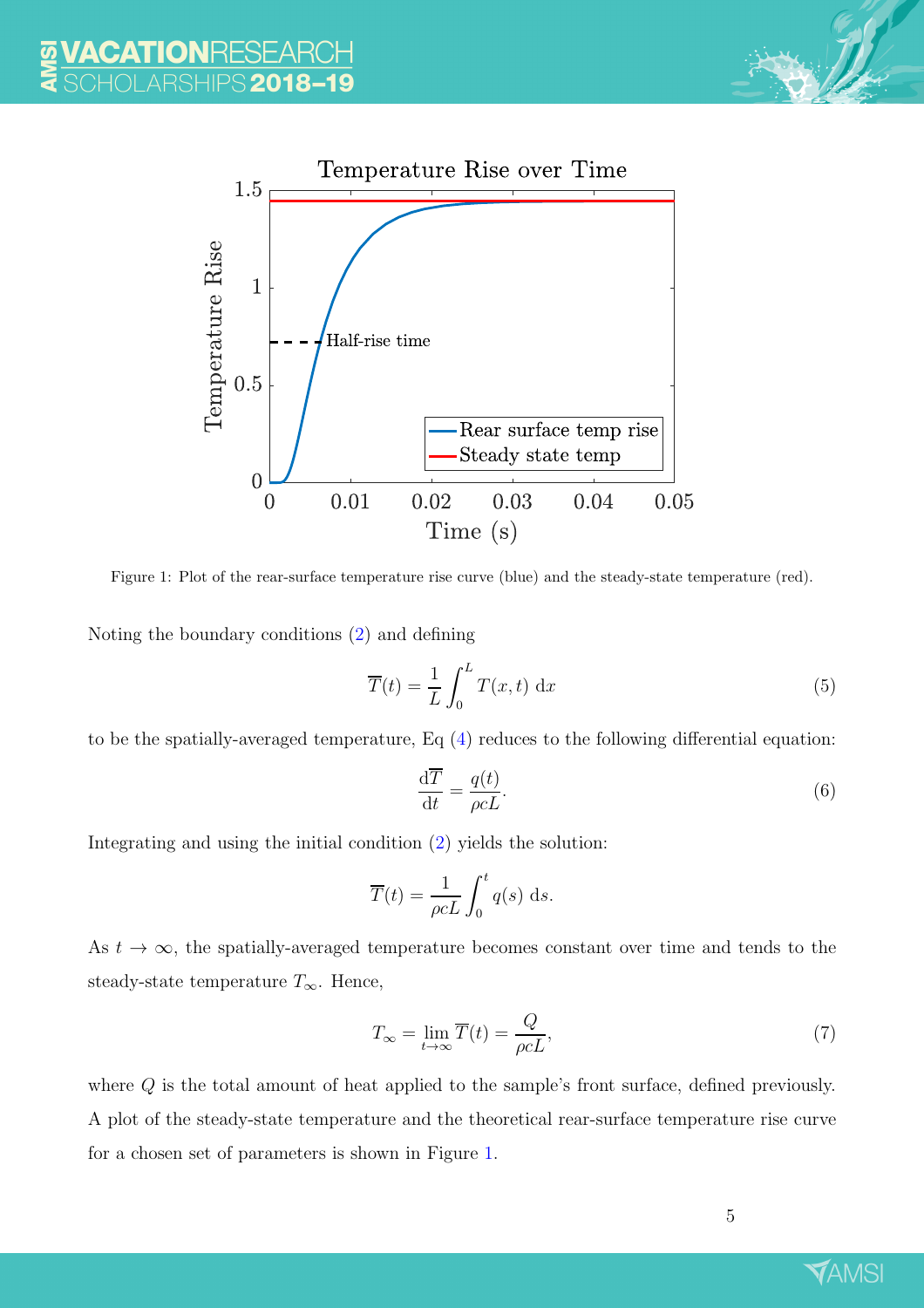

#### <span id="page-6-0"></span>3.3 Derivation of Thermal Diffusivity

To derive the thermal diffusivity as a closed-form expression, we consider the following function:

<span id="page-6-1"></span>
$$
u(x) := \int_0^\infty T_\infty - T(x, t) \, \mathrm{d}t. \tag{8}
$$

The area between the steady-state temperature,  $T_{\infty}$ , and the rear-surface temperature rise curve,  $T(L, t)$ , between  $t = 0$  and  $t \to \infty$  is given by  $u(L) = \int_0^\infty T_{\infty} - T_r(t) dt$ , where  $T_r(t) = T(L, t)$ . From these definitions, a differential equation can be formed for  $u(x)$  to derive an exact value of  $\alpha$ .

Differentiating  $u(x)$  twice and utilising the heat equation [\(1\)](#page-4-3) yields the equation  $u''(x) =$ 1  $\frac{1}{\alpha}[T(x,0)-T_{\infty}]$ . Recalling the form of  $T_{\infty}(7)$  $T_{\infty}(7)$  and the initial condition  $(2)$ ,  $u''(x) = -Q/(\alpha \rho cL)$ . Integrating this equation twice with respect to  $x$  gives

$$
u(x) = -\frac{Qx^2}{2\alpha \rho cL} + c_1 x + c_2.
$$
\n(9)

Boundary and auxiliary conditions must be formulated to identify the constants  $c_1$  and  $c_2$ . Considering the definition of  $u(x)$  [\(8\)](#page-6-1) and the boundary conditions [\(2\)](#page-4-4) we can show that  $u'(0) = Q/k$  and  $u'(L) = 0$ . The first two conditions are enough to identify  $c_1$ , however a third condition is required to determine  $c_2$ , namely  $\int_0^L u(x) dx = a$ , where a is a constant to be determined. Using the conditions above and rearranging produces the equation

<span id="page-6-2"></span>
$$
u(x) = -\frac{Qx^2}{2\alpha\rho cL} + \frac{Qx}{\alpha\rho c} + \frac{a}{L} - \frac{QL}{3\alpha\rho c}.
$$
\n(10)

By definition,

$$
\int_0^L u(x) dx = \int_0^L \int_0^\infty T_\infty - T(x, t) dt dx,
$$

however reversing the order of integration and separating yields

$$
\int_0^L u(x) dx = \int_0^\infty \left[ \int_0^L T_\infty dx - \int_0^L T(x, t) dx \right] dt,
$$

where  $\int_0^L T_{\infty} dx = \frac{Q}{\rho c}$  $\frac{Q}{\rho c}$  and  $\int_0^L T(x,t) dx = \frac{1}{\rho c}$  $\frac{1}{\rho c} \int_0^t q(s) \, ds$  from Eqs [\(5\)](#page-5-2) and [\(7\)](#page-5-1). Noting that  $\int_0^t q(s) ds = \int_0^{\tau} q(s) ds$  for  $t \geq \tau$ , a formula for a can be derived by using substitution and separating the time integral at time  $\tau$ , so that

<span id="page-6-3"></span>
$$
a = \int_0^L u(x) dx = \int_0^\tau \left[ \frac{Q}{\rho c} - \frac{1}{\rho c} \int_0^t q(s) ds \right] dt.
$$
 (11)

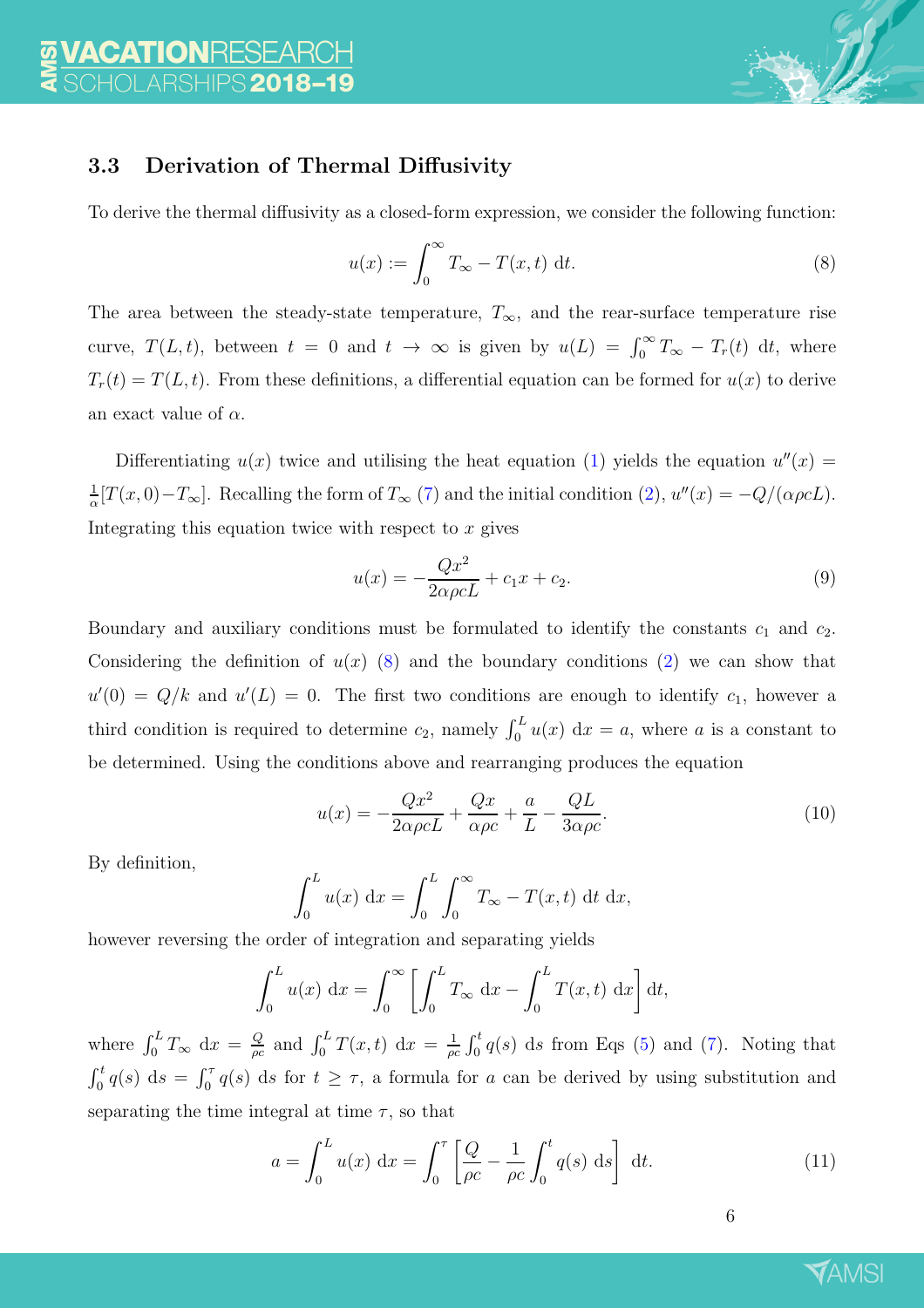The area between the rear-surface temperature rise and the steady-state temperature can be evaluated from Eq  $(10)$ , such that

<span id="page-7-2"></span>
$$
u(L) = \int_0^\infty T_\infty - T_r(t) \, \mathrm{d}t = \frac{QL}{6\alpha\rho c} + \frac{a}{L}.\tag{12}
$$

Using the formula for the constant  $a(11)$  $a(11)$  and rearranging Eq  $(12)$  gives an exact formula for the thermal diffusivity

<span id="page-7-4"></span>
$$
\alpha = \frac{QL^2}{6(\rho c L \int_0^\infty T_\infty - T_r(t) dt - \int_0^\tau \left[ Q - \int_0^t q(s) ds \right] dt}.
$$
\n(13)

Using the definition of  $q(t)$  [\(3\)](#page-4-6), the value of the integral  $\int_0^t q(s) ds$  can be expressed as three separate cases:

$$
\int_0^t q(s) \, ds = \begin{cases} \frac{F_0 t^2}{2b\tau}, & 0 < t \le b\tau \\ \frac{F_0(2\tau t - t^2 - b\tau^2)}{2(\tau - b\tau)}, & b\tau \le t \le \tau \\ \frac{F_0 \tau}{2}, & t \ge \tau. \end{cases}
$$

#### <span id="page-7-1"></span><span id="page-7-0"></span>4 Results and Discussion

#### 4.1 Finite Volume Method

Our new formula for calculating the thermal diffusivity is verified by using synthetic data generated by the mathematical model  $(1)$ – $(2)$ . To solve this model we use the finite volume method over N nodes at equally spaced points over the length of the one-dimensional sample. Integrating the heat equation  $(1)$  between node is left and right finite volume boundary, given by  $x_E = (x_i + x_{i+1})/2$  and  $x_W = (x_{i-1} + x_i)/2$  respectively, and using the FToC, yields

<span id="page-7-3"></span>
$$
\frac{\mathrm{d}}{\mathrm{d}t} \int_{x_W}^{x_E} T(x,t) \, \mathrm{d}x = \alpha \frac{\partial T}{\partial x}(x_E, t) - \alpha \frac{\partial T}{\partial x}(x_W, t). \tag{14}
$$

For each node i located at  $x_i = (i - 1)h$  for  $i = 1, ..., N$ , where  $h = L/(N - 1)$ , we apply the midpoint rule and central difference approximations to Eq  $(14)$  and rearrange to give a formula for the change in temperature at each node. Note that to determine the equations for

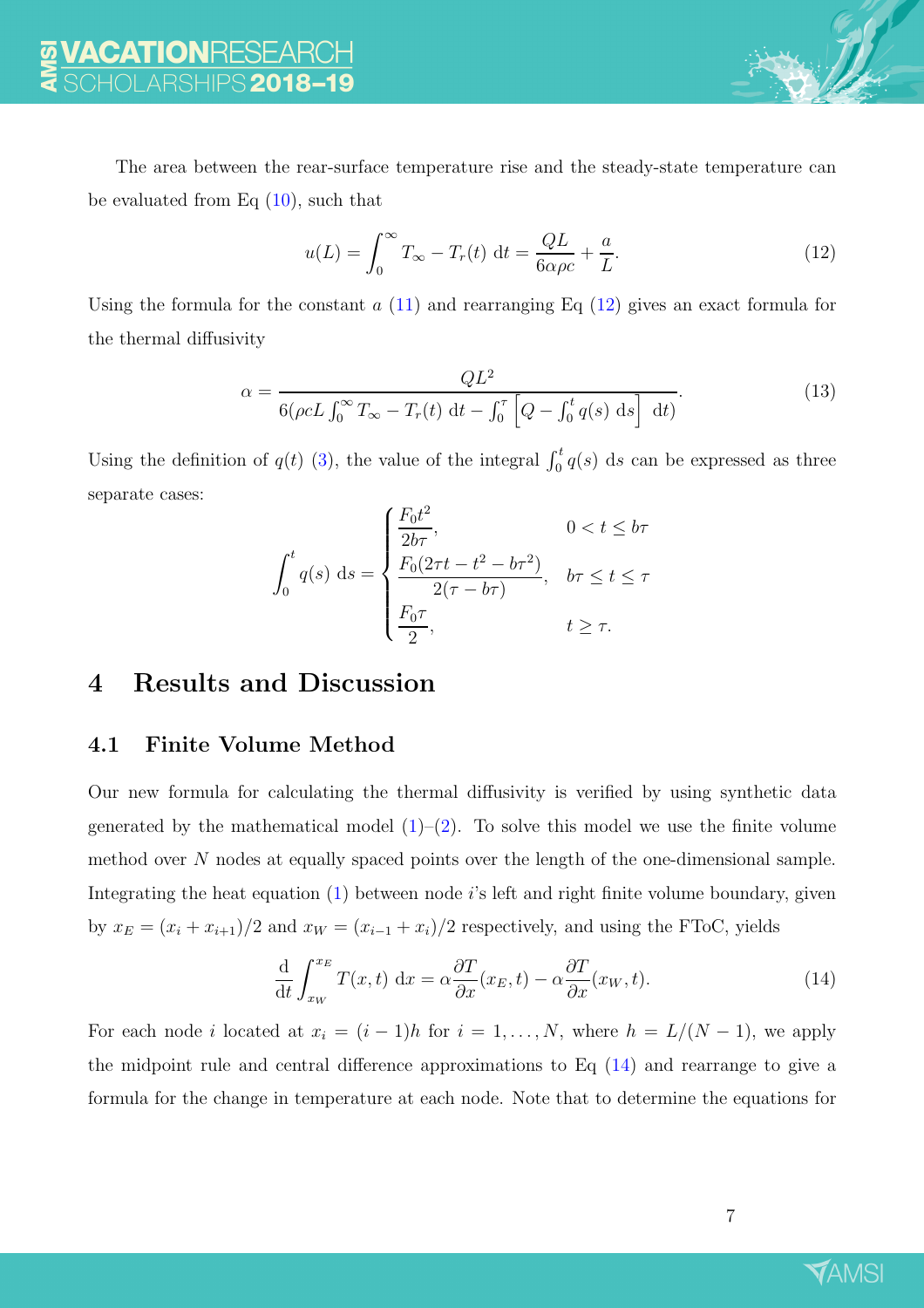

the boundary nodes we make use of the boundary conditions  $(2)$  in Eq  $(14)$ . Thus,

$$
\frac{dT_1}{dt} = \frac{2\alpha}{h^2} [T_2 - T_1] + \frac{2}{h\rho c} q(t),
$$
  
\n
$$
\frac{dT_i}{dt} = \frac{\alpha}{h^2} [T_{i+1} - 2T_i + T_{i-1}], \qquad i = 2, ..., N - 1,
$$
  
\n
$$
\frac{dT_N}{dt} = \frac{2\alpha}{h^2} [T_{N-1} - T_N],
$$

<span id="page-8-0"></span>where  $T_i$  denotes the temperature of node i at time t. The above system is solved using MATLAB's inbuilt ODE solver ode15s, with absolute and relative tolerances of  $10^{-12}$ .

#### 4.2 Verification of Thermal Diffusivity Formula

To verify the new formula for the thermal diffusivity [\(13\)](#page-7-4), we apply Gaussian noise at finite time points to the rear-surface temperature rise curve to create synthetic data mimicking a realistic laser flash experiment. Specifically, noise is generated in the form:  $\tilde{T}_i = T_r(t_i) + z_i$ ,  $i = 0, \ldots, N$ , where  $t_i = it_N/N$ ,  $t_N$  is the final sample time and  $z_i$  is a random number drawn from a normal distribution with mean zero and standard deviation  $\sigma(z)$ .

To approximate the area between the synthetic data and the steady-state temperature appearing in the denominator of the thermal diffusivity formula [\(13\)](#page-7-4), we use the trapezoidal rule to calculate an experimental value for the thermal diffusivity, denoted by  $\tilde{\alpha}$ . We then compare the resulting  $\tilde{\alpha}$ 's to the theoretical value of  $\alpha$  by specifying the following parameter values:  $L = 0.002$  m,  $k = 222$  W m<sup>-1</sup> K<sup>-1</sup>,  $\rho = 2700$  kg m<sup>-3</sup>,  $c = 896$  J kg<sup>-1</sup> K<sup>-1</sup>,  $b = 0.25$ ,  $F_0 = 2.8 \times 10^7$  J m<sup>-2</sup> s<sup>-1</sup>,  $t_N = 0.05$  s. Thus, the target value for the experimental thermal diffusivity constant is  $\alpha = k/(\rho c) = 9.1766 \times 10^{-5}$  m<sup>2</sup> s<sup>-1</sup>, rounded to 5 significant figures.

Heckman [\(1973](#page-12-8)) applied Parker et al.'s half-rise time method to the mathematical model [\(1\)](#page-4-3)–[\(2\)](#page-4-4), deriving the formula  $\alpha = 0.14325 L^2/t_{0.5}$ , where  $t_{0.5}$  is the half-rise time (see Figure [1\)](#page-5-0). A comparative  $\tilde{\alpha}$  value is produced by applying this formula to the same synthetic data that our method was applied to. Generating Gaussian noise and recording the resulting  $\tilde{\alpha}$  values for both methods over 10, 000 trials, allows us to analyse the resulting trends. Using the formula  $\epsilon = (\tilde{\alpha} - \alpha)/\alpha \times 100\%$ , we can calculate the relative error for both methods and display the error and  $\tilde{\alpha}$  values in histograms for each level of noise, as seen in Figure [2.](#page-10-0) Comparing the methods, we can see that the new method produces significantly more accurate results with less

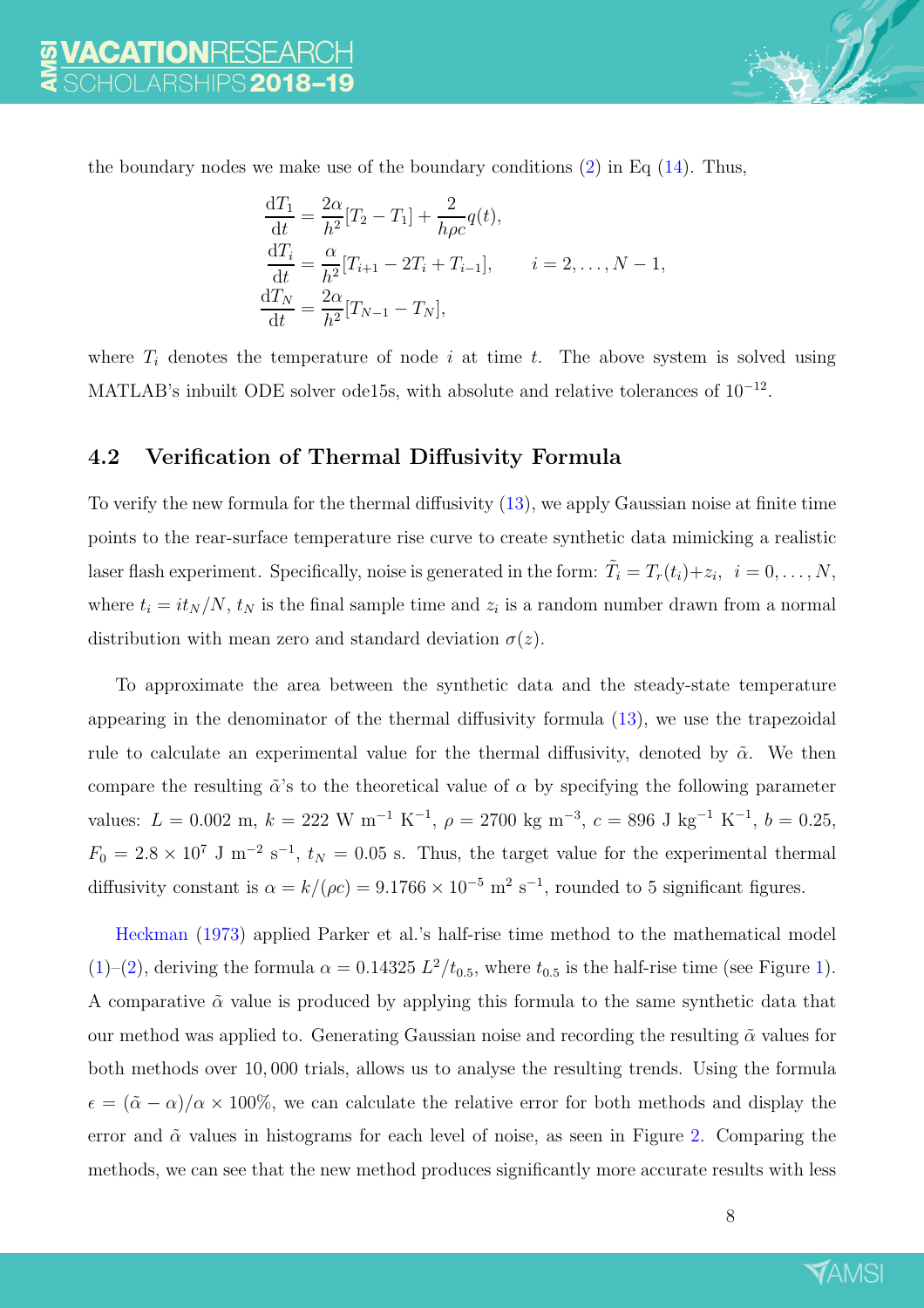<span id="page-9-0"></span>

| Formula | $\sigma(z)$ | $\mu(\epsilon)$ | $\sigma(\epsilon)$ | $\min(\epsilon)$ $\max(\epsilon)$ | $\mu(\tilde{\alpha})$                                                                                                            | $\min(\tilde{\alpha})$ | $\max(\tilde{\alpha})$ |
|---------|-------------|-----------------|--------------------|-----------------------------------|----------------------------------------------------------------------------------------------------------------------------------|------------------------|------------------------|
| New Eq. | 0.005       |                 |                    |                                   | $-0.0020$ $0.1062$ $-0.3962$ $0.3740$ $9.1768 \times 10^{-5}$ $9.1423 \times 10^{-5}$ $9.2129 \times 10^{-5}$                    |                        |                        |
|         | 0.02        |                 |                    | $-0.0057$ $0.4210$ $-1.6634$      | $1.5946$ $9.1771 \times 10^{-5}$ $9.0303 \times 10^{-5}$ $9.3292 \times 10^{-5}$                                                 |                        |                        |
|         | 0.05        |                 |                    |                                   | $-0.0245$ 1.0693 $-4.2775$ 4.2487 $9.1788 \times 10^{-5}$ 8.7867 $\times 10^{-5}$ 9.5691 $\times 10^{-5}$                        |                        |                        |
|         |             |                 |                    |                                   | Heckman Eq. $0.005$ $0.2467$ $0.4415$ $-1.3038$ $1.7050$ $9.1540 \times 10^{-5}$ $9.0201 \times 10^{-5}$ $9.2962 \times 10^{-5}$ |                        |                        |
|         | 0.02        |                 |                    | $-0.3140$ $1.5128$ $-7.9896$      | 4.2490 9.2054 $\times 10^{-5}$ 8.7867 $\times 10^{-5}$ 9.9098 $\times 10^{-5}$                                                   |                        |                        |
|         | 0.05        |                 |                    |                                   | $-3.1465$ $3.4107$ $-20.1635$ $6.5269$ $9.4653 \times 10^{-5}$ $8.5776 \times 10^{-5}$ $1.1027 \times 10^{-4}$                   |                        |                        |

Table 1: Histogram Statistics:  $\sigma(z)$  is the standard deviation for the Gaussian noise applied to the rear-surface temperature rise;  $\mu(\epsilon)$ ,  $\sigma(\epsilon)$  min $(\epsilon)$  and max $(\epsilon)$  refer to the mean, standard deviation, minimum and maximum values of the errors produced from calculating Eq [\(13\)](#page-7-4) using numerical techniques and similarly  $\mu(\tilde{\alpha})$ , min $(\tilde{\alpha})$ and max( $\tilde{\alpha}$ ) refer to the mean, minimum and maximum values of the resulting  $\tilde{\alpha}$  values.

error whereas the half-rise time method has a distinct bias for each noise level, each including a wide range of error.

The histogram statistics are displayed in Table [1,](#page-9-0) with each statistic evaluated to 5 significant figures. For low levels of noise, the new method performs better than the half-rise time method, producing nearly a quarter of the standard deviation in error. This percentage increases by 3% for the respectively increasing levels of noise. The minimum error for the halfrise time method is over 3 times greater than that from the new equation for each noise level, with a minimum error of approximately  $-4.3$  for our method with  $\sigma(z) = 0.05$  compared to approximately −20 for the half-rise time method. Similar results are seen with the maximum error, with the half-rise time method producing greater error results for each level of noise. The effects of the error values corresponding to the  $\tilde{\alpha}$  values produced is evident in the final three columns of the table, where the mean value for each noise level for the new method is significantly closer to the true value of  $9.1766 \times 10^{-5}$  compared to the half-rise time method.

Thus, the research presented in this report has lead to a new method for calculating the thermal diffusivity that produces less variable results compared to the half-rise time method, and outputs more accurate estimates of the thermal diffusivity constant which provides more stable and reliable results when being applied practically.

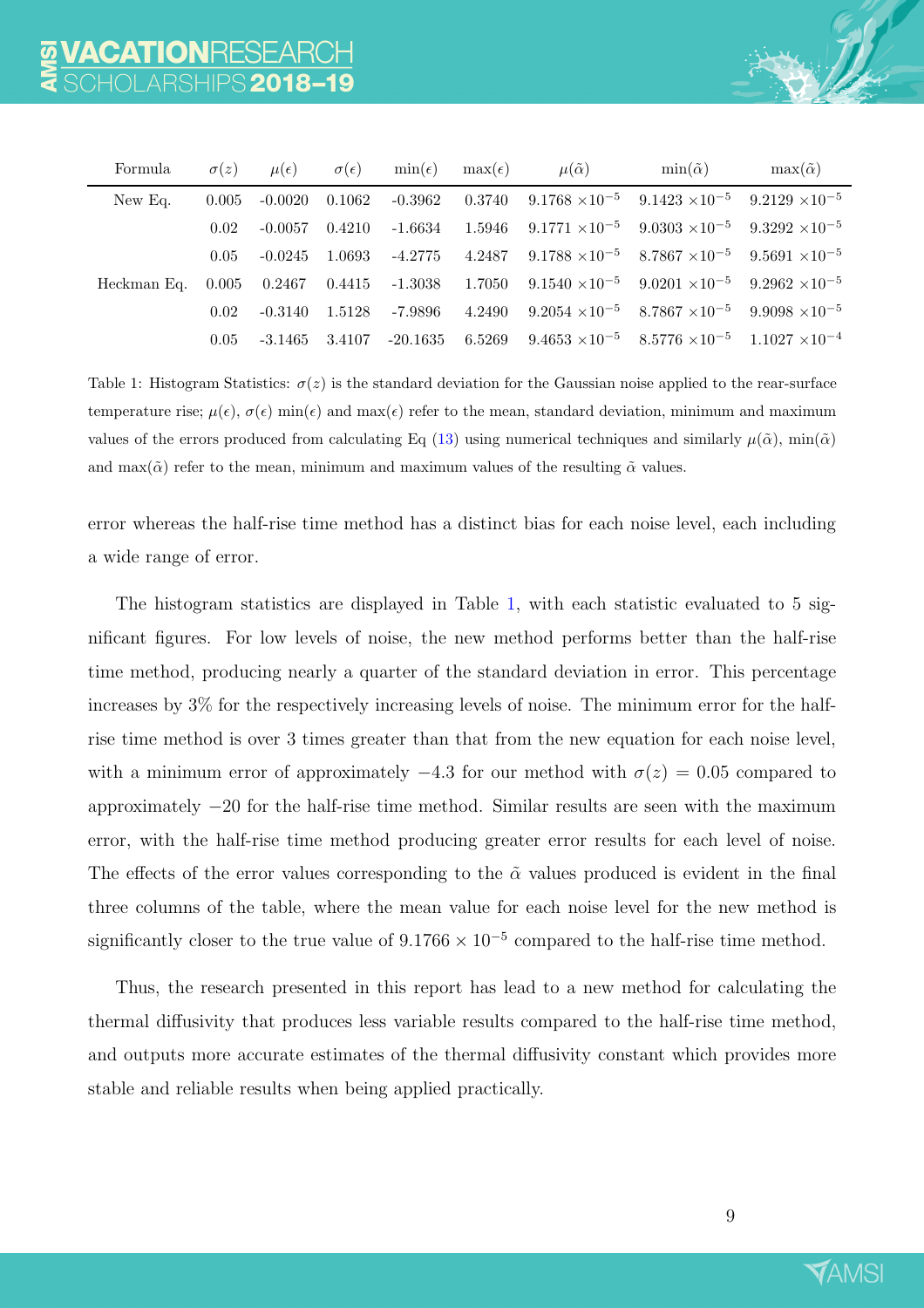<span id="page-10-0"></span>

Figure 2: (a)-(c) Displays the synthetic data (blue) generated by applying Gaussian noise to the theoretical rear-surface temperature rise curve (black). (d)-(f) Displays the distribution of the relative error,  $\epsilon$ , for 10,000 trials, comparing the new method (blue) with the half-rise time method (red). (g)-(i) Displays the resulting  $\tilde{\alpha}$ values produced over 10,000 trials, comparing the new method (blue) with the half-rise time method (red).

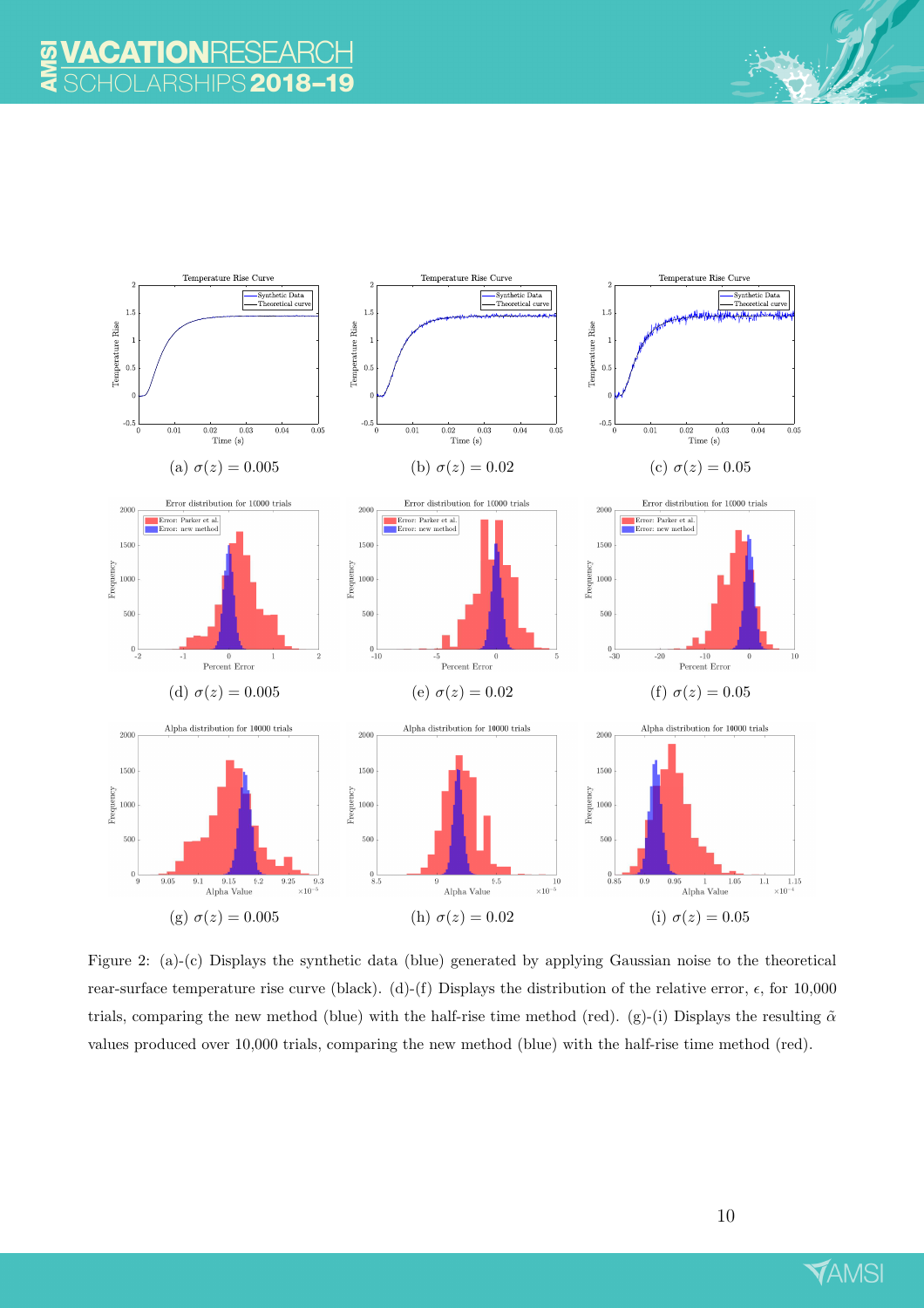## <span id="page-11-0"></span>5 Conclusion

A new method to determine the thermal diffusivity was explored by evaluating the area enclosed between the rear-surface temperature rise curve and the steady-state temperature to formulate an exact expression for the thermal diffusivity. Gaussian noise was applied to the rear-surface temperature rise curve to mimic a laser-flash experiment, and the area between this and the steady-state temperature was calculated using numerical techniques. This process was repeated for 10, 000 trials and the resulting error and experimental thermal diffusivity values for both methods were displayed in histograms. The new method produces values for the thermal diffusivity constant that are less variable than the half-rise time method and confirms that the new method is a better approach for applications involving the thermal diffusivity where the laser-flash experiment is involved.

Some extensions to this approach to consider for future research would include analysing a system with heat loss [\(Cowan,](#page-12-5) [1961](#page-12-5)) and investigating materials consisting of layered samples (Czél et al., [2013](#page-12-2); [Larson and Koyama](#page-12-6), [1968](#page-12-6)), each composed of different properties.